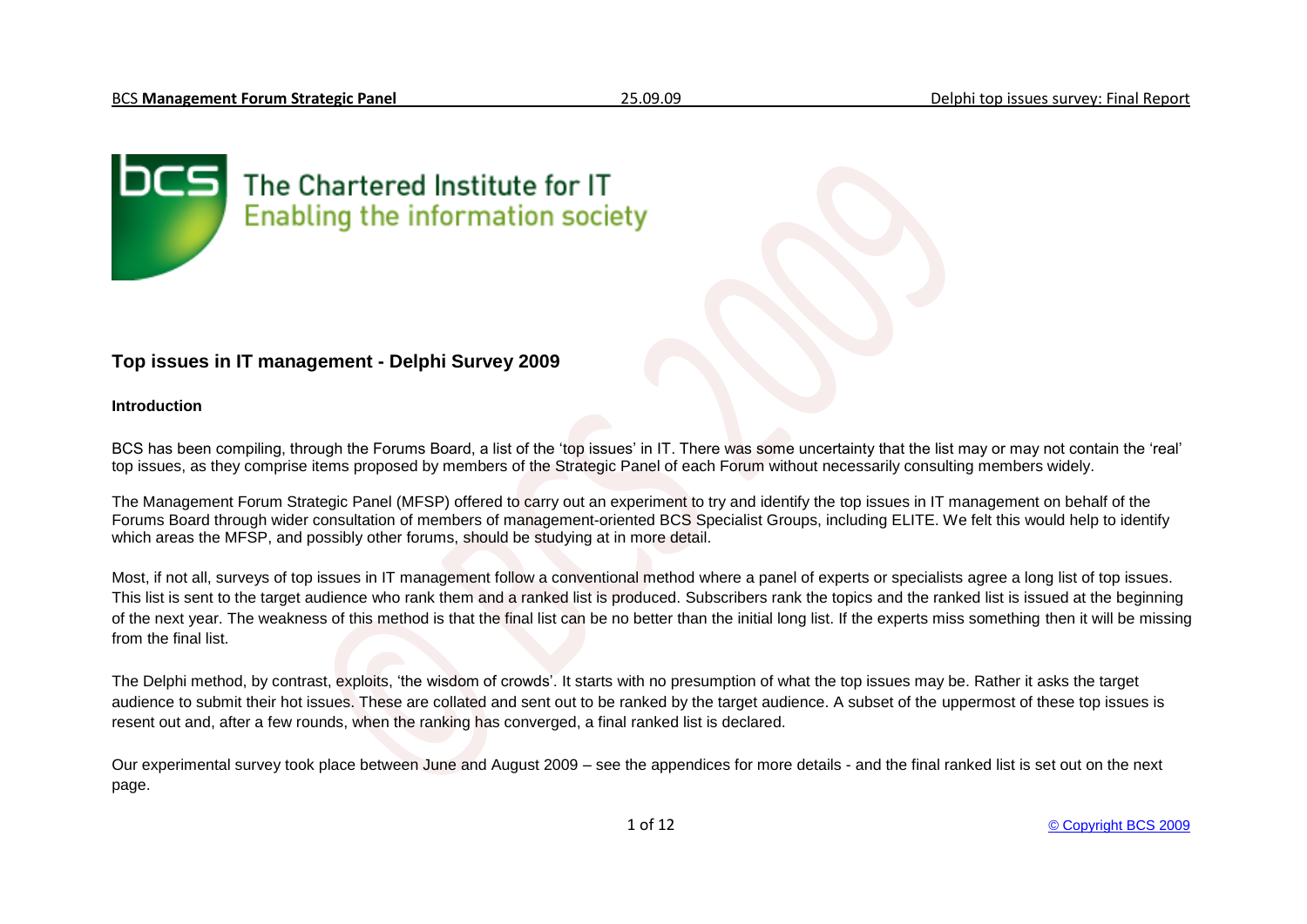**The BCS Management Forum 2009 ranked list of the 15 top issues in IT management**

| <b>Rank</b><br>order | <b>Relative</b><br>weight | <b>Round 1</b><br>alpha<br>sequence |                                                                                                                          |
|----------------------|---------------------------|-------------------------------------|--------------------------------------------------------------------------------------------------------------------------|
|                      | 2.96                      |                                     | <b>Aligning IT with business</b>                                                                                         |
| 2                    | 2.58                      | 6                                   | Benefit/value ROI from IT / data-information - maximising / demonstrating /realisation (related to IT                    |
| 3                    | 2.30                      | 55                                  | Strategy - integration of IT strategy with business strategy                                                             |
| 4                    | 2.14                      | 30                                  | IT governance: investment decisions, business case, and prioritisation etc: See benefits/value above.                    |
| 5                    | 1.99                      | 7                                   | Budget/cost/funding: reduction, justifying, management (with or without recession): see later items ref productivity and |
| 6                    | 1.82                      | 8                                   | Business change, transformation (incl M&A) and culture change                                                            |
|                      | 1.75                      | 11                                  | Communicating, relating, engaging with the business - collaboration, understanding                                       |
| 8                    | 1.49                      | 25                                  | Innovation: IT adding to business; balancing with IT governance                                                          |
| 9                    | 1.46                      | 17                                  | Data/information security, risk, compliance, governance, 'protection'                                                    |
| 10                   | 1.34                      | 49                                  | Skills, competency, adequacy, gap, re-skilling, training                                                                 |
| 11                   | 1.33                      | 16                                  | Data/information exploitation: growth, reuse; business intelligence                                                      |
| 12                   | 1.30                      | 48                                  | Security, backup/disaster recovery, privacy (business continuity), survivability - incl emails                           |
| 13                   | 1.12                      | 42                                  | Professionals, professionalism, qualifications: (role of BCS)                                                            |
| 14                   | 1.00                      | 23                                  | Green IT; Sustainability; Climate change; Carbon trading                                                                 |
| 15                   | 1.00                      | 58                                  | The Cloud, SaaS, PaaS, IaaS, IT utility                                                                                  |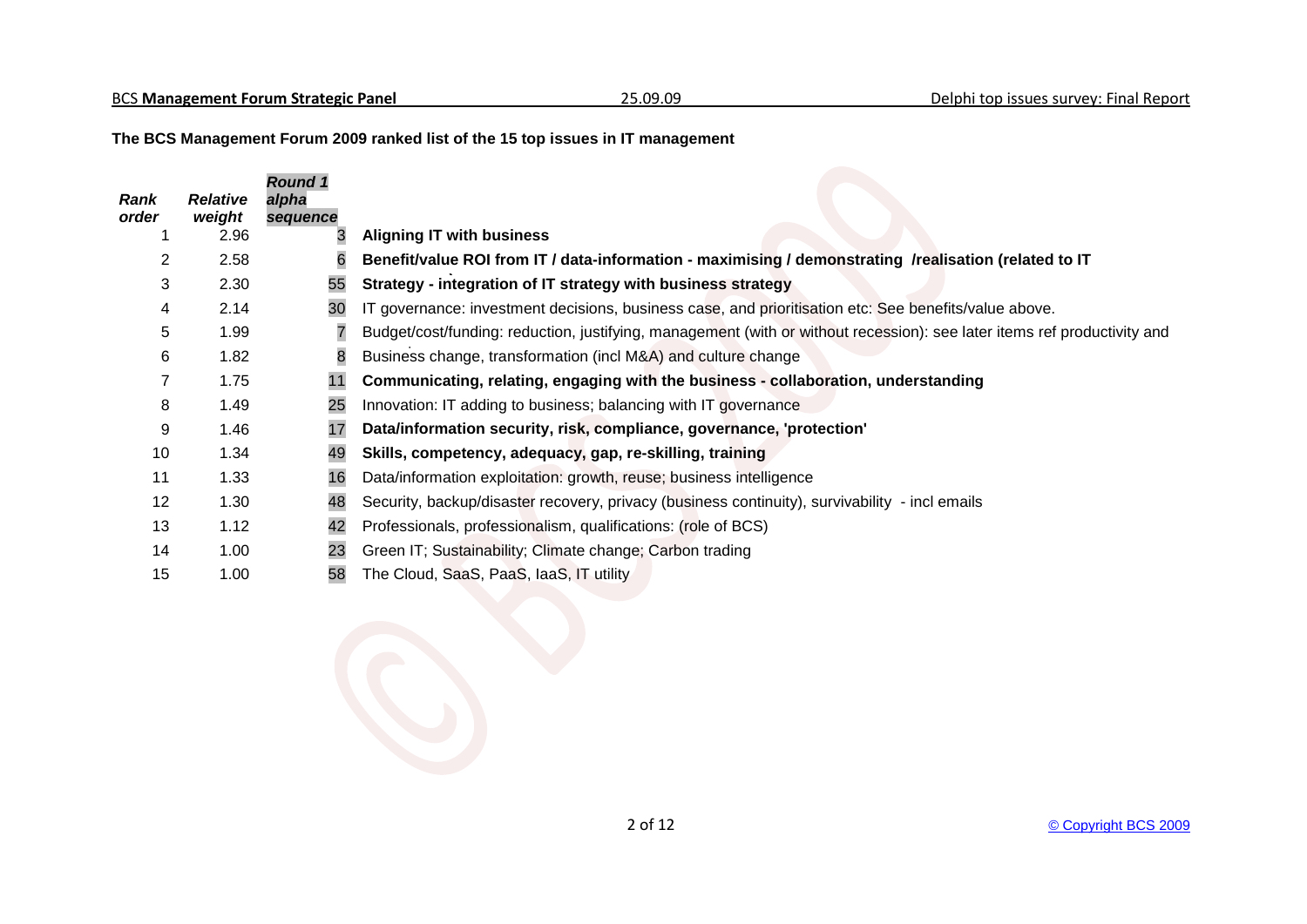#### **Commentary**

#### *Firstly, we see that there are enduring and transient topics.*

The enduring topics include alignment, strategic fit and professionalism. They express the enduring CIO challenges: Setting business-led priorities, assembling the necessary resources, delivering applications and services. These do change gradually over time, eg in an increasing emphasis on organisational change, but topics related to these have appeared on every list of top IT management issues that we have ever seen. Also, the relative priorities vary according to some combination of circumstance, eg CIOs are more worried about costs and less worried about recruitment in a recession, and, frankly, fashion.

No less than five of the 15 issues – alignment, benefit, strategy, governance and business engagement – are aspects of just one enduring topic, the first one. And they fill four of the top five slots. Our respondents could not have been more emphatic about their highest priority (whose importance is confirmed by independent research.) This issue has been high on CIO agendas for at least 30 years. We suspect that although great progress has been made by many organisations and their IT departments, the expectation and the bar keeps rising, always needing to strive to be better than before just to keep up!

The transient topics include both emerging items, such as Green IT and The Cloud, which are driven by technical or wider socio-political change, and shortterm items such as coping with the recession. In the longer list of 60 (see appendix 5 and 6) there were several items related to the current recession. Some of these will lose mind-share after a year or two. Others will be absorbed into an existing enduring topic while a very few will themselves become enduring topics.

It may be helpful to the reader to condense our top 10 issues (on page 2) as follows:

- 1. Setting business-led priorities. This is a precondition for achieving anything else.
- 2. Cost management. Responding to the recession and also prudence.
- 3. Innovation and business change: Shows that IT and its sponsors still have an appetite for real change and achievement even in a recession.
- 4. Security and compliance: Anxiety about the web and increasing regulation remains high.
- 5. Staff skills: Weaknesses remain or are we once again aiming for a higher bar?

# *Secondly, several topics that we would have intuitively placed amongst the top 15 were not.*

These included: sourcing (rank 33 on pp10 & 11), off-shoring (48), social media/web 2.0 (42), open source (40), recession (24, 45). So, had we used the conventional method these would certainly have been included these in the long list of, say, 20 items for the audience to rank. It's tempting to speculate about the reasons for these low rankings. For instance, it"s likely that sourcing is easier in a recession and that relatively few CIOs have time to think about social media. However, we encourage readers to consider whether any of the topics with low average ranks might be important to their specific businesses.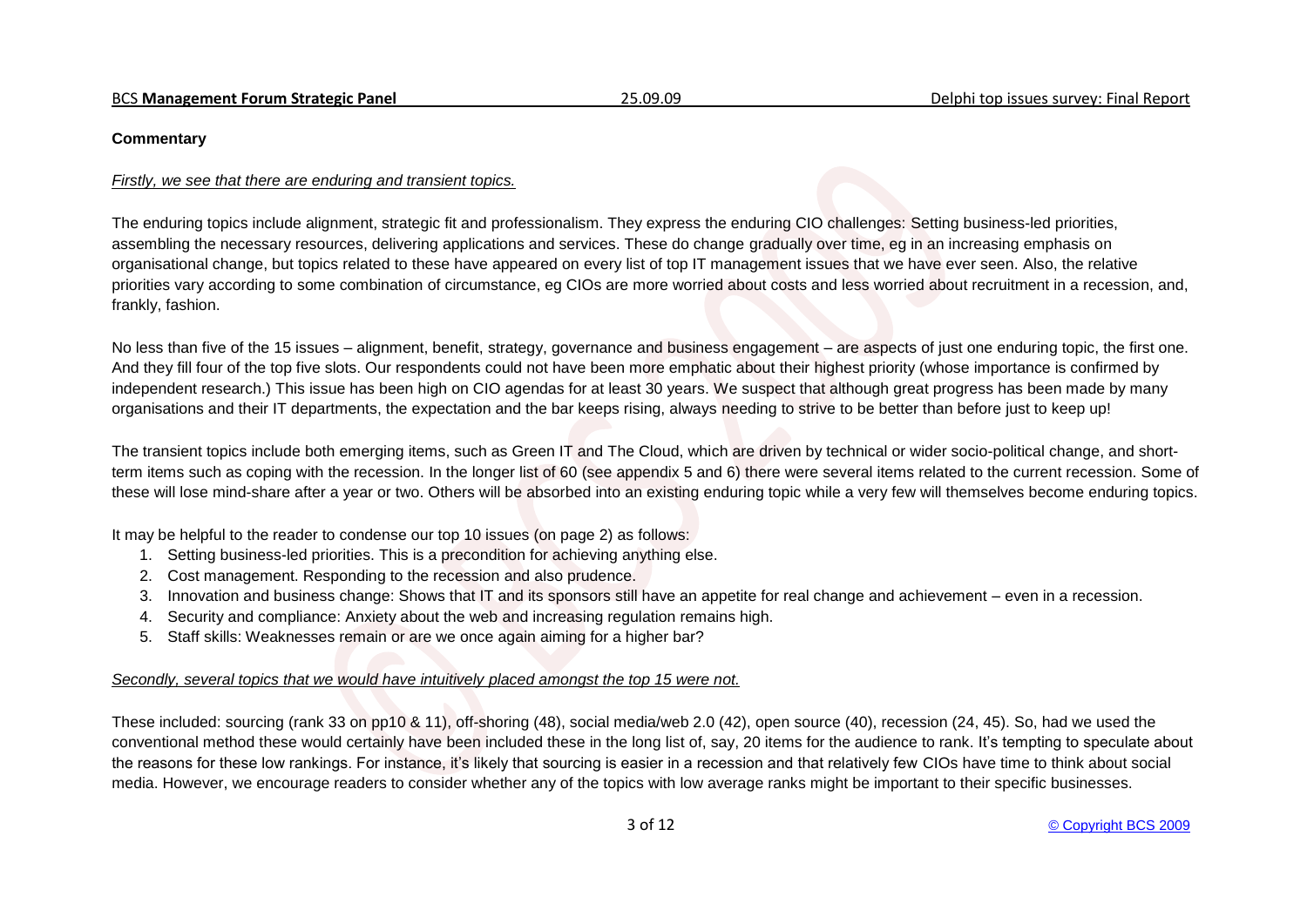*Thirdly, it is interesting to note that the six emboldened items in the first ten of our short list* above *are not in Gartner's equivalent list*

| <b>Ranking</b> | <b>Gartner EXP: top 10 business priorities</b>    |
|----------------|---------------------------------------------------|
| 1              | Business process improvement                      |
| 2              | Reducing enterprise costs                         |
| 3              | Improving enterprise workforce effectiveness      |
| 4              | Attracting and retaining new customers            |
| 5.             | Increasing the use of information/analytics       |
| 6              | Creating new products or services (innovation)    |
| 7              | Targeting customers and markets more effectively  |
| 8              | Managing change initiatives                       |
| 9              | <b>Expanding current customer relationships</b>   |
| 10             | <b>Expanding into new markets and geographies</b> |

From: [Gartner](http://www.gartner.com/it/page.jsp?id=855612) EXP CIO survey 2009, which is the largest of its kind, was carried out in September to December 2008 and published in January 2009.

Five of our six items 'missing' from Gartner's list above - ranked, in our list on page 2, as 1, 2, 3, 7, and 10 - are implicit in the enduring topics. The last missing item: Data/information security, risk, compliance, governance, 'protection' is a surprising omission from Gartner's list as it is obviously high in the minds of many business execs and CIOs.

As the Gartner list goes to 10 items, we do not know if their longer list includes Green IT and Cloud computing or not.

The Gartner list includes two enduring topics that are not in our short list, viz:

- Business process improvement
- Improving enterprise workforce effectiveness

But these are in our long list on pages 10 & 11 as items 38 and 18 respectively.

The Gartner list also includes five items (emboldened above) that are growth or expansion oriented. As the survey was carried out between September and December 2008, these items suggest that the implications of the recession had not quite hit home or that the respondents were very optimistic.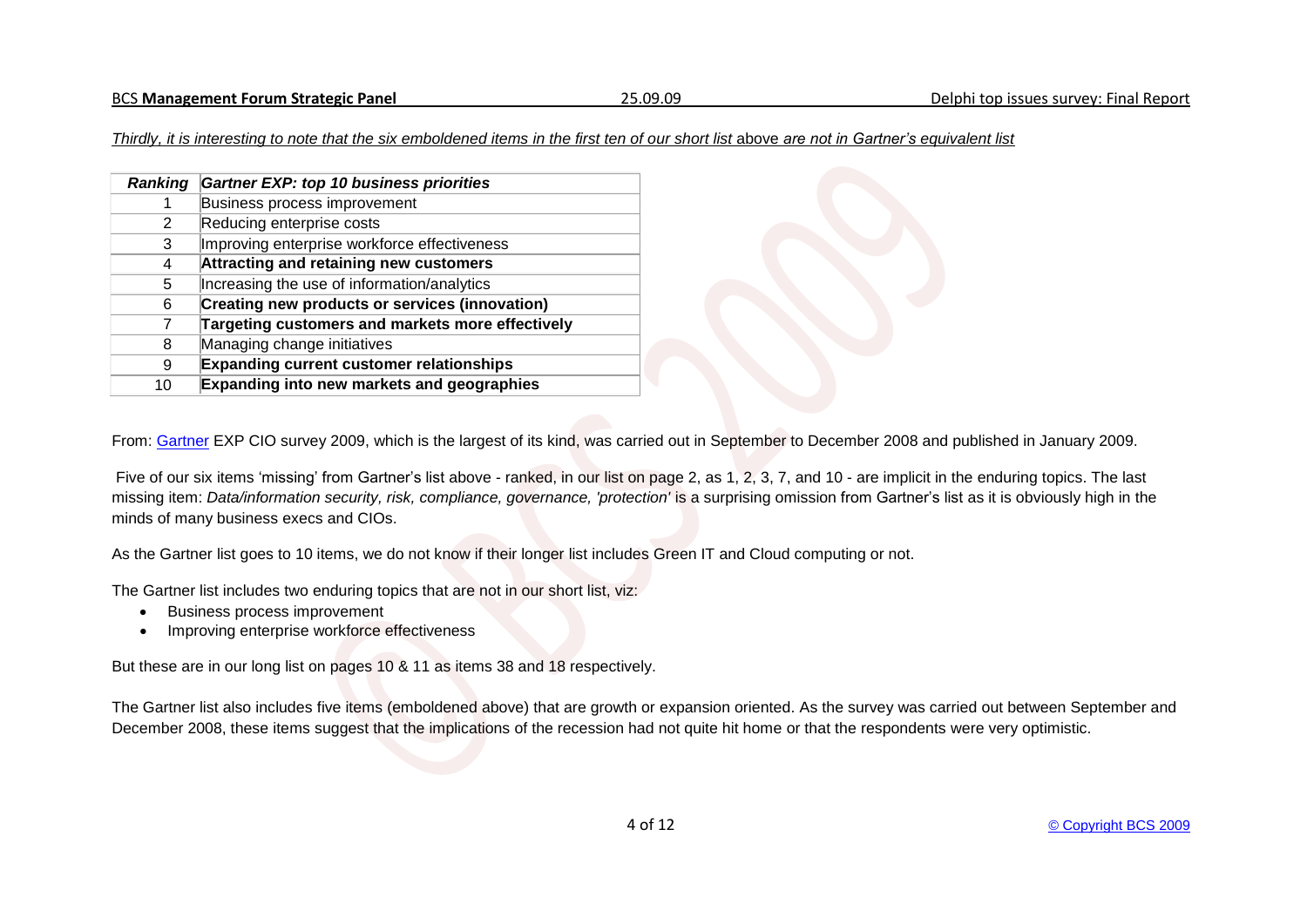#### *Fourthly, we note many differences between McKinsey's survey (list of seven) and our top seven items*

The McKinsey top issues are:

- 1. Improving the efficiency of business processes
- 2. Improving the effectiveness of business processes
- 3. Reducing IT costs
- 4. Providing managers with information to support planning & decision making
- 5. Ensuring compliance with regulations
- 6. Creating new products and services
- 7. Entering new markets.

From: [McKinsey](http://www.mckinseyquarterly.com/Business_Technology/BT_Organization/ITs_unmet_potential_McKinsey_Global_Survey_Result_2277?pagenum=3#Exhibit1) third annual Business Technology Survey 2009 was carried out in September 2008 and published in December.

Not surprising, given the focus of McKinsey, five of its items are directly about business results and only one is specific to IT. By contrast, only two of our 15 are about business results whilst 14 are IT-specific. Senior execs want results but functional managers must find ways for their functions to deliver those results and therefore focus on function-specific issues.

However, it should be noted that many of our 15 are generally relevant to achieving the McKinsey goals and four are specifically relevant:

- Our Budget/cost reduction (5) to their Reducing IT costs (3)
- Our Data security (9) to their Compliance (5)
- Our Data exploitation (11) to their Providing Mgrs with Information (4)
- Our Green IT (14) to their Compliance (5)

*Note:* There are significant differences between respondents' demographics - ours (see appendix 2), Gartner's and McKinsey's:

|                | <b>BCS MFSP</b>         | <b>Gartner EXP</b>             | McKinsey                         |
|----------------|-------------------------|--------------------------------|----------------------------------|
| <b>Numbers</b> | 325                     | 1.527                          | 548                              |
| Geography:     | mainly UK               | worldwide                      | worldwide                        |
| Level          | senior IT professionals | mainly CIOs and direct reports | 49% CIOs and other C-level execs |
| Organisations  | 71% large               | mainly large                   | probably mainly large            |
| Vendor reps    | 24%                     | only CIOs of vendors           | probably very few                |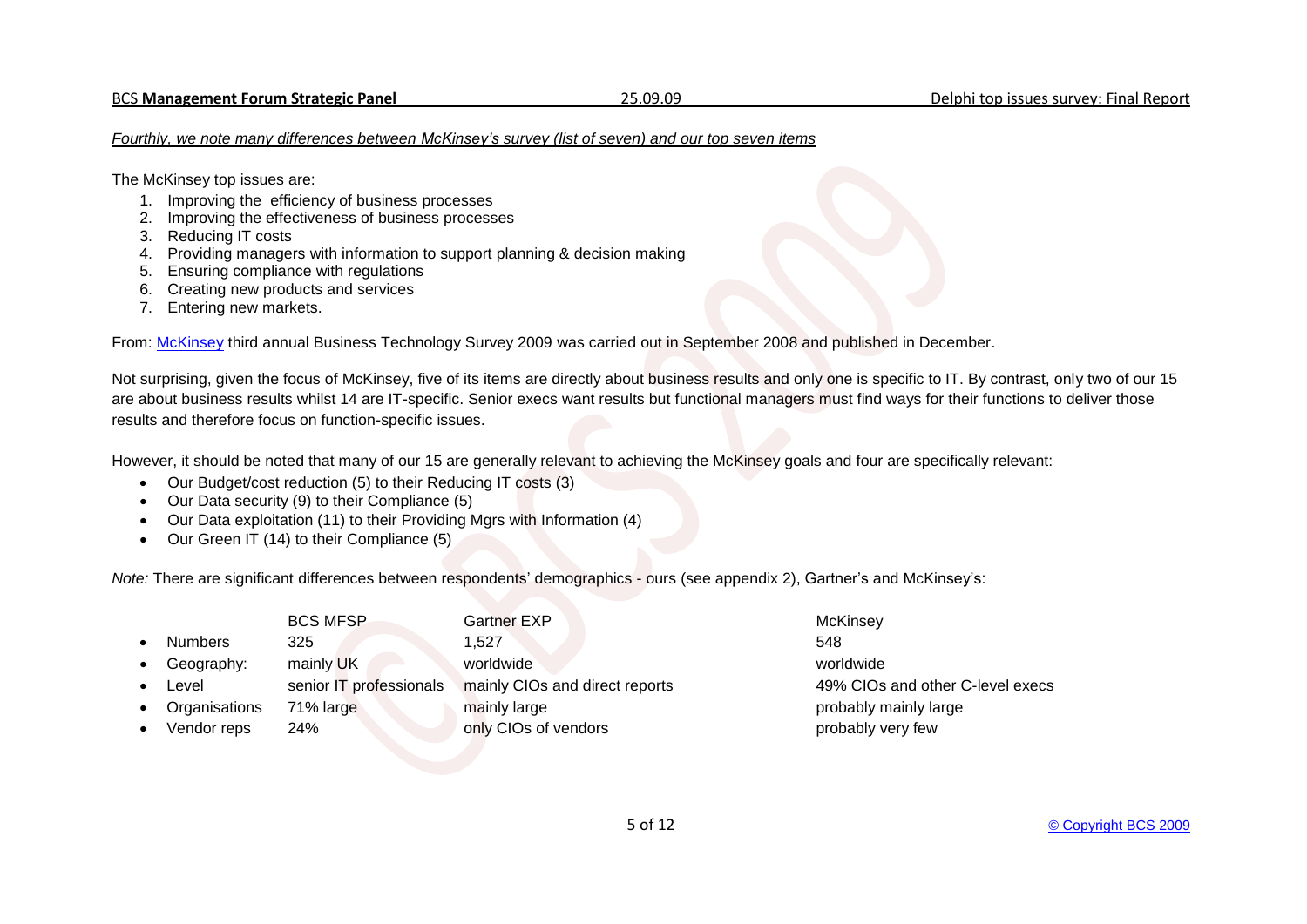## **Appendix 1: Acknowledgement**

We wish to thank everyone who participated; the Chair and the Director, Forums Board for approving, and the Deputy President and the Deputy CEO, BCS for endorsing, this experimental survey.

We would also like to thank the chairs of BCS groups who emailed their members on our behalf:

- Business Change SG
- Business Information Systems SG
- Consultancy SG
- Elite
- Forums (incl CMA)
- Socio-Technical SG

YPG was invited to participate but due to their very busy schedule were not able to.

## **Appendix 2: The process we used**

This experimental Delphi survey was carried out by the MFSP with three rounds:

*Round 1* asked BCS members from several groups (see appendix 1) to write in their top 3 issues: In your considered professional opinion, what are the top 3 issues regarding IT management that could have significant implications for the IT profession - and that are unlikely to go away within 12-18 months – where BCS should take a position and, hopefully, make a difference?

178 respondents – the majority were Elite members - submitted 516 issues or topics. We analysed and combined these into common issues that resulted in a list of  $60$  – see appendix 5 (pp 8, 9).

*Round 2* asked respondents to rank their top 10 of the long list of 60 items. 180 responded to Round 2, 98 from Round 1 respondents and 82 new entrants. We calculated the overall ranking by adding the rankings of all the respondents, multiplying each by the inverse of the number of respondents to get a weighted rank. The items were then sorted by the weighted rank - see appendix 6 (pp10 to 12) and the top 15 went into Round 3.

*Round 3* asked respondents to rank these top 15 issues. 195 responded to Round 3, 130 had responded previously and 65 were new entrants. The final list of the top items is deemed to be the "wisdom of the crowd" of 325 BCS members who responded and is shown on page 2.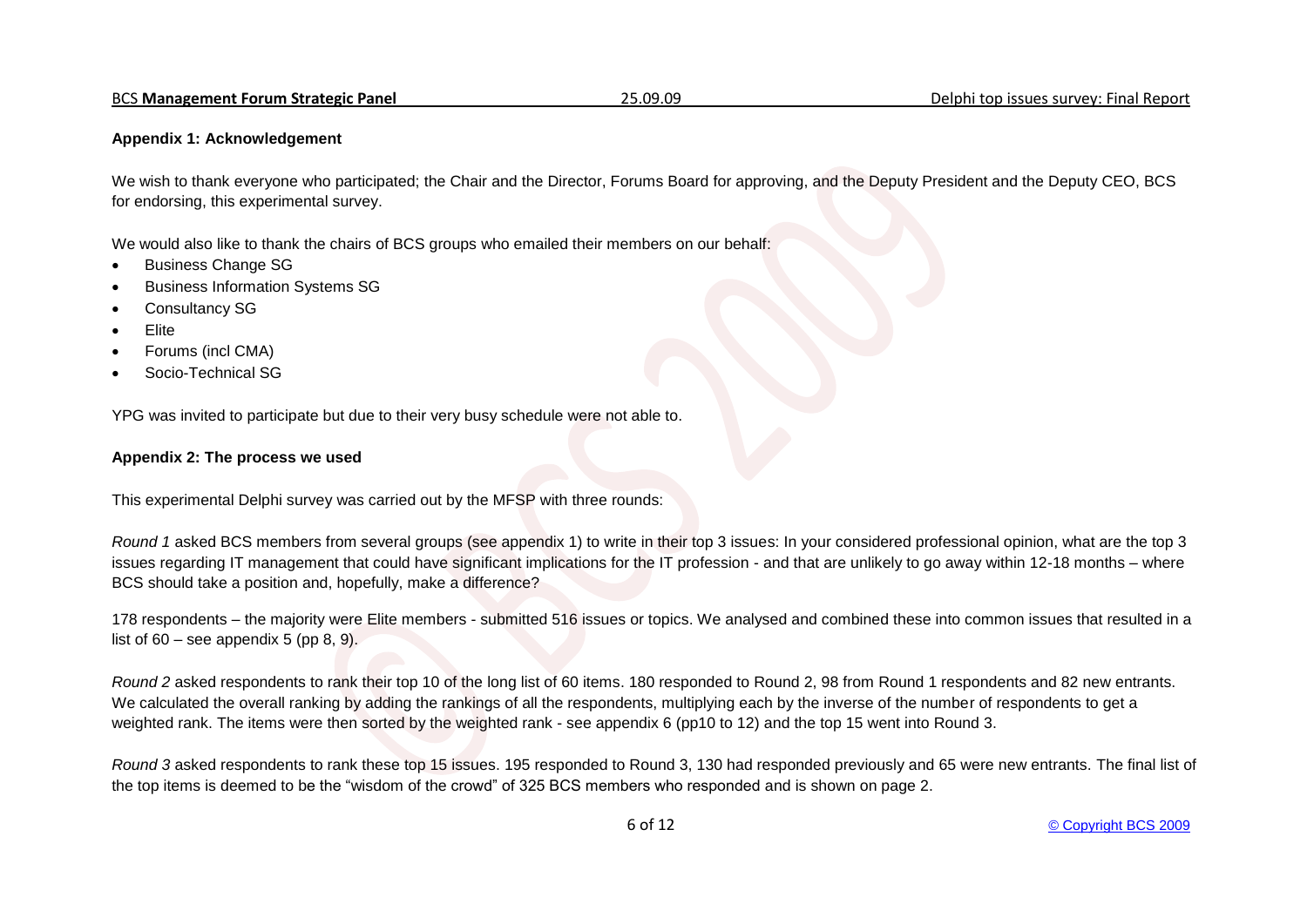# **Appendix 3: The makeup of the respondents to this survey**

In total 325 people responded, most participated in more than one round. The demographics of c234 respondents who provided details are:

|                             |                      |                                         | My 'status':          |                  |                                   |                       |                        | I work for:                                           |                    |                                           |
|-----------------------------|----------------------|-----------------------------------------|-----------------------|------------------|-----------------------------------|-----------------------|------------------------|-------------------------------------------------------|--------------------|-------------------------------------------|
| $=$ IT prof                 | $Q = 35$<br>or older | $W =$<br>working                        | $P =$<br>practitioner | $M =$<br>manager | $M = BCS$<br>member               | $U = UK$<br>based     | $E =$<br>employer      | $C =$<br>commercial<br>org                            | $V = IT$<br>vendor | $C = large$<br>$corporate$ ><br>250 staff |
| 87%                         | 93%                  | 91%                                     | 60%                   | 77%              | 96%                               | 94%                   | 78%                    | 71%                                                   | 24%                | 71%                                       |
| $B =$<br>business<br>person | Y =<br>under<br>35   | $R =$<br>retired or<br>semi-<br>retired | $C =$<br>consultant   | $W =$<br>worker  | $N = not$<br><b>BCS</b><br>member | $N = not UK$<br>based | $S = self$<br>employed | $P = public$<br>services or<br>charity or<br>academia | $U = user$<br>org  | $S = SME <$<br>250 staff                  |
| 13%                         | 7%                   | 9%                                      | 40%                   | 23%              | 4%                                | 6%                    | 22%                    | 29%                                                   | 76%                | 29%                                       |

# **Appendix 4: Recommended improvements if BCS adopts for 2010**

*Process:* Assuming BCS decides to adopt the Delphi method for 2010, we strongly recommend that the HQ survey department runs it, which we couldn"t organise in 2009 because the MFSP timescale did not match the available resources of the survey department.

*Tools:* We recommend that an appropriate survey tool is used and not Excel, which we used out of expediency. Several respondents suggested Survey Monkey; one respondent suggested using Google Moderator.

*Timing:* We recommend that the period mid-June to late-August is avoided for obvious holiday absence reasons!

*Target groups:* Unfortunately, YPG was not able to participate in this experiment. The view of our "young professionals" need to be included in future.

*The long list:* Nearly all the respondents were happy with the long list. However, a handful felt that some items significantly overlapped others. This is doubtless true. Also there is was a feeling that the topics were not at the same level of granularity. We share this view. For example, "operations & service delivery' is clearly a much broader topic than storage. We will consider a pre-list of the enduring issues and only seek additional issues in Round 1.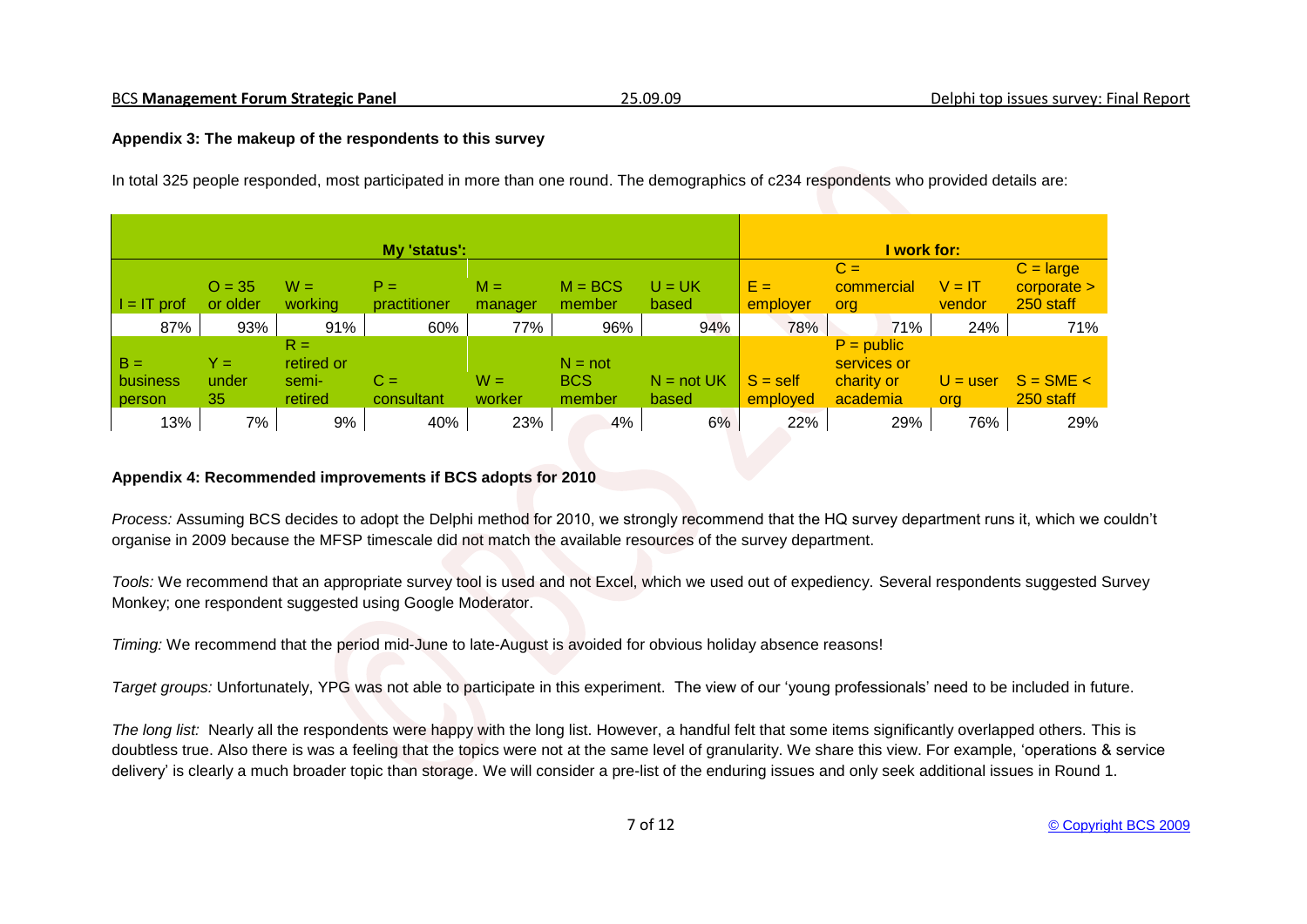**Appendix 5: Long list of 60 topics after Round 1**

|    | Topics collated from respondents' inputs                                                                                           | Round 1 |
|----|------------------------------------------------------------------------------------------------------------------------------------|---------|
|    | Ageism in IT                                                                                                                       |         |
| 2  | Agility of IT                                                                                                                      |         |
| 3  | Aligning IT with business                                                                                                          | 6       |
| 4  | Applications - development                                                                                                         | 9       |
| 5  | Asset management; Legacy; upgrading                                                                                                | 13      |
| 6  | Benefit/value ROI from IT / data-information - maximising / demonstrating /realisation (related to IT governance)                  | 20      |
| 7  | Budget/cost/funding: reduction, justifying, management (with or without recession): see later items ref productivity and recession | 18      |
| 8  | Business change, transformation (incl M&A) and culture change                                                                      | 12      |
| 9  | Business-user requirements; user acceptability and usability; expectations                                                         |         |
| 10 | Collaboration tools & techniques                                                                                                   | 2       |
| 11 | Communicating, relating, engaging with the business - collaboration, understanding                                                 | 12      |
| 12 | Compliance & regulatory factors                                                                                                    | 5       |
| 13 | Consumer IT                                                                                                                        | 3       |
| 14 | Convergence; mobile technology; mobile/remote working                                                                              | 6       |
| 15 | Cybercrime: fraud - e-attack                                                                                                       |         |
| 16 | Data/information exploitation: growth, reuse; Business intelligence                                                                | 12      |
| 17 | Data/information security, risk, compliance, governance, 'protection'                                                              | 23      |
| 18 | Enterprise architecture, architecture: SOA                                                                                         |         |
| 19 | Ethics, ethical systems; trust, behaviour                                                                                          | 5       |
| 20 | <b>Financial markets</b>                                                                                                           |         |
| 21 | Frameworks, methodologies; standards                                                                                               | 3       |
| 22 | Global, international, globalisation                                                                                               | 5       |
| 23 | Green IT; Sustainability; Climate change; Carbon trading                                                                           |         |
| 24 | Information products                                                                                                               |         |
| 25 | Innovation: IT adding to business; balancing with IT governance                                                                    |         |
| 26 | Integrating, partnering, with the business: IT being seamless part of business                                                     | 5       |
| 27 | Internet                                                                                                                           |         |
| 28 | INTER-organisation, businesses/ 'systems'/complexity                                                                               |         |
| 29 | INTRA-organisation complexity (federal, distributed): managing IT across internal boundaries                                       |         |
| 30 | IT governance: investment decisions, business case, and prioritisation etc: See benefits/value above.                              | 26      |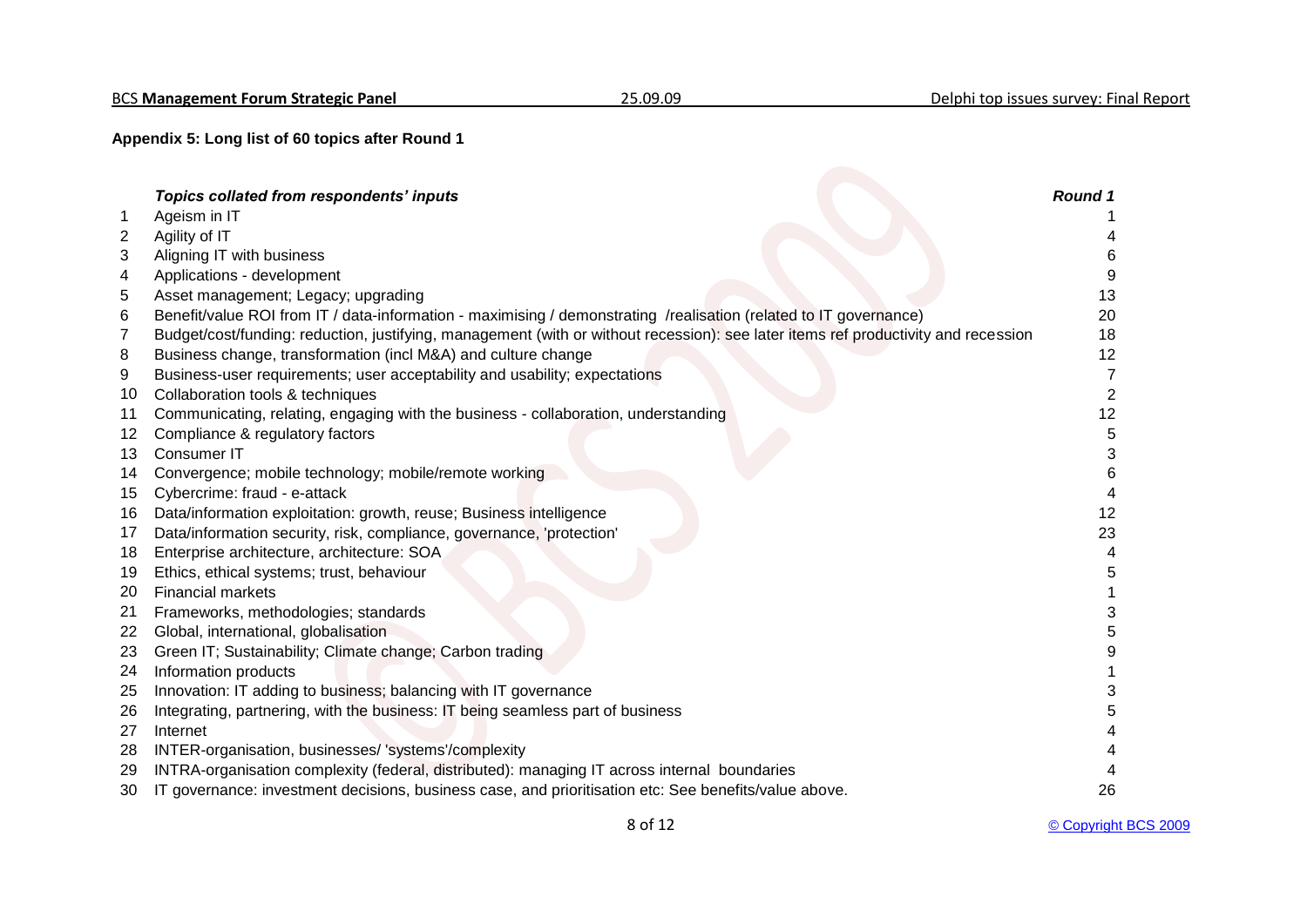| 31 | IT industry                                                                                                                 | 3  |
|----|-----------------------------------------------------------------------------------------------------------------------------|----|
| 32 | Law and IT; intellectual property                                                                                           |    |
| 33 | Management of IT                                                                                                            |    |
| 34 | New technology; technology refresh                                                                                          | 2  |
| 35 | Non-IT professional, people; end users                                                                                      | 6  |
| 36 | Offshoring                                                                                                                  |    |
| 37 | Open Source                                                                                                                 |    |
| 38 | Operations & service delivery - service management: data centre - infrastructure efficiency, virtualisation; Change control | 17 |
| 39 | Organisation, competency, existence of IT department; policy; Future role                                                   | 10 |
| 40 | Process management/engineering; efficiency; Holistic approach                                                               |    |
| 41 | Productivity and other improvements; more 'bangs per buck'                                                                  | 15 |
| 42 | Professionals, professionalism, qualifications: (role of BCS)                                                               | 9  |
| 43 | Programmes, projects and project management, governance                                                                     | 20 |
| 44 | Recession: affect of: specific budget/costs; survival                                                                       | 19 |
| 45 | Recession: getting ready for end of (see below for surviving recession)                                                     | 8  |
| 46 | Recruitment & retention; team size, shortage                                                                                | 11 |
| 47 | Risk management                                                                                                             | 12 |
| 48 | Security, backup/disaster recovery, privacy (business continuity), survivability - incl emails                              | 17 |
| 49 | Skills, competency, adequacy, gap, re-skilling, training                                                                    | 28 |
| 50 | Social Media, Web 2.0                                                                                                       | 5  |
| 51 | Society and IT; Social & economic development (international & national level)                                              |    |
| 52 | Sourcing: outsourcing and offshoring                                                                                        | 12 |
| 53 | Staff management, motivation & moral; career, recognition                                                                   | 8  |
| 54 | Storage                                                                                                                     |    |
| 55 | Strategy - integration of IT strategy with business strategy                                                                |    |
| 56 | Telecoms; connectivity (see mobile and remote working, above)                                                               |    |
| 57 | The Board, top management and IT                                                                                            | 6  |
| 58 | The Cloud, SaaS, PaaS, IaaS, IT utility                                                                                     | 22 |
| 59 | <b>UK Government &amp; Parliament</b>                                                                                       | 3  |
| 60 | Vendors/stakeholders - multiple, suppliers - conflict; supplier/vendor management; procurement                              | 8  |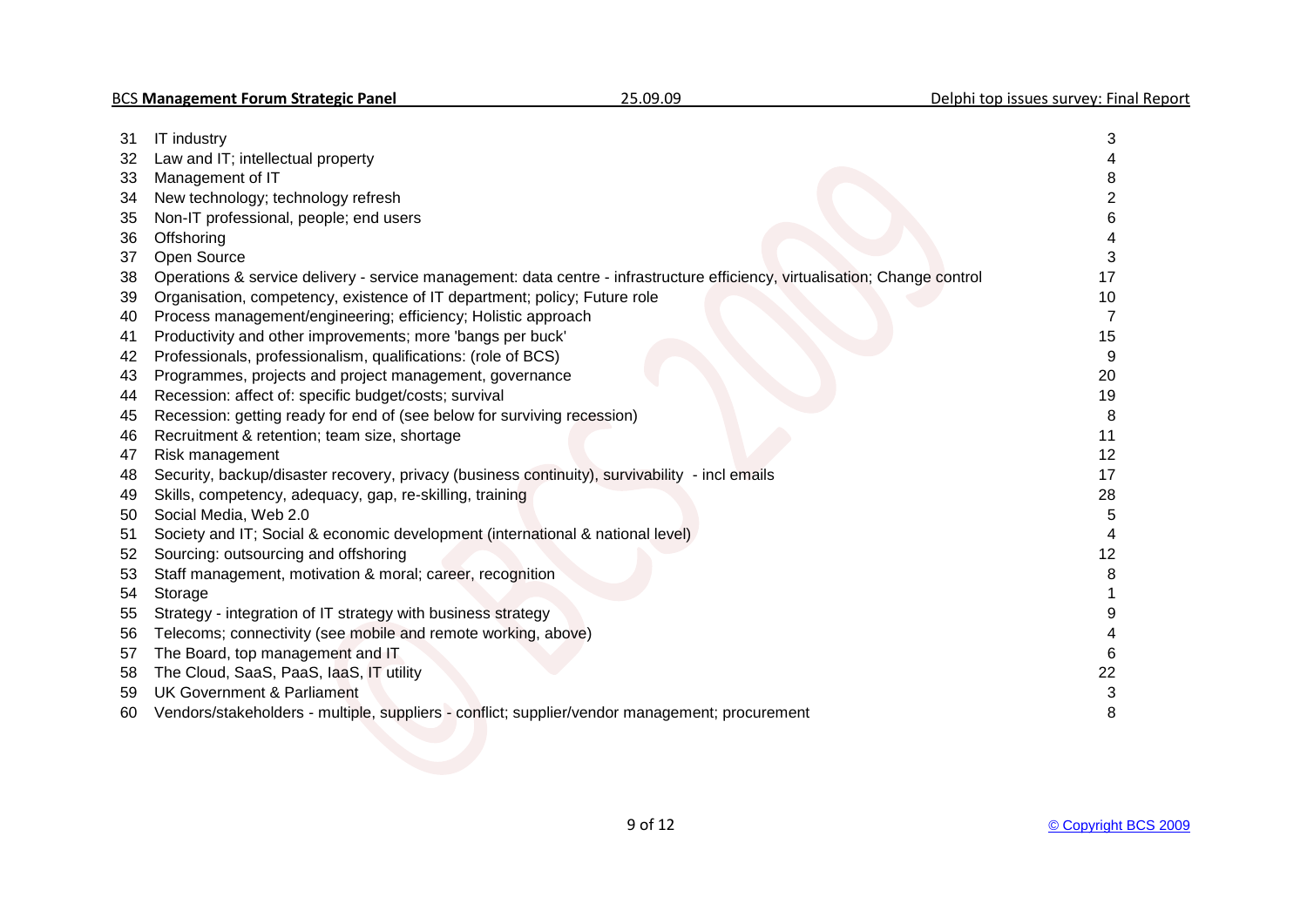# **Appendix 6: Long list ranked in Round 2; the first 15 were offered to Round 3**

| <b>Round</b>   | <b>Round 1</b><br>alphabetic |                                                                                                                                       | <b>Number of</b><br>people who |
|----------------|------------------------------|---------------------------------------------------------------------------------------------------------------------------------------|--------------------------------|
| ranking        | sequence                     | <b>Topics</b>                                                                                                                         | ranked this                    |
|                | 3                            | Aligning IT with business                                                                                                             | 78                             |
| 2              | 17                           | Data/information security, risk, compliance, governance, 'protection'                                                                 | 77                             |
| 3              | 6                            | Benefit/value ROI from IT / data-information - maximising / demonstrating /realisation (related to IT governance)                     | 74                             |
| 4              | 55                           | Strategy - integration of IT strategy with business strategy                                                                          | 69                             |
| 5              | 8                            | Business change, transformation (incl M&A) and culture change                                                                         | 60                             |
| 6              | $\overline{7}$               | Budget/cost/funding: reduction, justifying, management (with or without recession): see later items ref productivity<br>and recession | 58                             |
| $\overline{7}$ | 30                           | IT governance: investment decisions, business case, and prioritisation etc: See benefits/value above.                                 | 57                             |
| 8              | 49                           | Skills, competency, adequacy, gap, re-skilling, training                                                                              | 52                             |
| 9              | 11                           | Communicating, relating, engaging with the business - collaboration, understanding                                                    | 50                             |
| 10             | 48                           | Security, backup/disaster recovery, privacy (business continuity), survivability - incl emails                                        | 50                             |
| 11             | 25                           | Innovation: IT adding to business; balancing with IT governance                                                                       | 48                             |
| 12             | 23                           | Green IT; Sustainability; Climate change; Carbon trading                                                                              | 47                             |
| 13             | 42                           | Professionals, professionalism, qualifications: (role of BCS)                                                                         | 45                             |
| 14             | 16                           | Data/information exploitation: growth, reuse; Business intelligence                                                                   | 42                             |
| 15             | 58                           | The Cloud, SaaS, PaaS, IaaS, IT utility                                                                                               | 41                             |
| 16             | 15                           | Cybercrime: fraud - e-attack                                                                                                          | 38                             |
| 17             | 43                           | Programmes, projects and project management, governance                                                                               | 37                             |
| 18             | 41                           | Productivity and other improvements; more 'bangs per buck'                                                                            | 35                             |
| 19             | $\overline{c}$               | Agility of IT                                                                                                                         | 34                             |
| 20             | 9                            | Business-user requirements; user acceptability and usability; expectations                                                            | 34                             |
| 21             | 26                           | Integrating, partnering, with the business: IT being seamless part of business                                                        | 33                             |
| 22             | 57                           | The Board, top management and IT                                                                                                      | 33                             |
| 23             | 12                           | Compliance & regulatory factors                                                                                                       | 32                             |
| 24             | 44                           | Recession: affect of: specific budget/costs; survival                                                                                 | 32                             |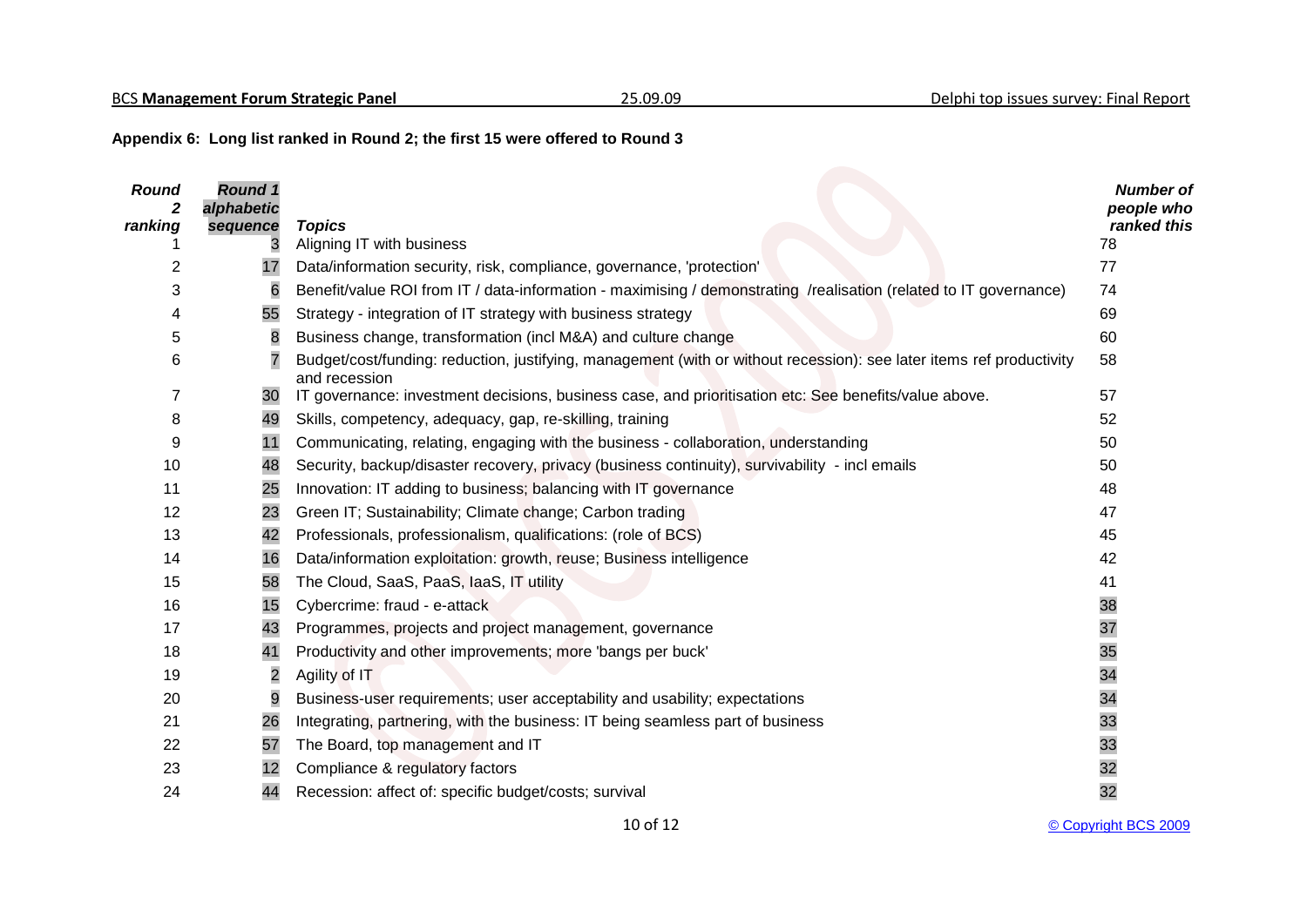| 25 | 38                      | Operations & service delivery - service management: data centre - infrastructure efficiency, virtualisation; Change<br>control | 31 |
|----|-------------------------|--------------------------------------------------------------------------------------------------------------------------------|----|
| 26 | 39                      | Organisation, competency, existence of IT department; policy; Future role                                                      | 31 |
| 27 | 19                      | Ethics, ethical systems; trust, behaviour                                                                                      | 30 |
| 28 | 53                      | Staff management, motivation & moral; career, recognition                                                                      | 30 |
| 29 | 14                      | Convergence; mobile technology; mobile/remote working                                                                          | 26 |
| 30 | 47                      | Risk management                                                                                                                | 26 |
| 31 | 28                      | INTER-organisation, businesses/ 'systems'/complexity                                                                           | 23 |
| 32 | 60                      | Vendors/stakeholders - multiple, suppliers - conflict; supplier/vendor management; procurement                                 | 23 |
| 33 | 52                      | Sourcing: outsourcing and offshoring                                                                                           | 22 |
| 34 | 5                       | Asset management; Legacy; upgrading                                                                                            | 21 |
| 35 | 18                      | Enterprise architecture, architecture: SOA                                                                                     | 21 |
| 36 | 33                      | Management of IT                                                                                                               | 21 |
| 37 |                         | Ageism in IT                                                                                                                   | 19 |
| 38 | 40                      | Process management/engineering; efficiency; Holistic approach                                                                  | 19 |
| 39 | 29                      | INTRA-organisation complexity (federal, distributed): managing IT across internal boundaries                                   | 18 |
| 40 | 37                      | Open Source                                                                                                                    | 18 |
| 41 | 21                      | Frameworks, methodologies; standards                                                                                           | 17 |
| 42 | 50                      | Social Media, Web 2.0                                                                                                          | 17 |
| 43 | 34                      | New technology; technology refresh                                                                                             | 16 |
| 44 | 35                      | Non-IT professional, people; end users                                                                                         | 16 |
| 45 | 45                      | Recession: getting ready for end of (see below for surviving recession)                                                        | 16 |
| 46 | 46                      | Recruitment & retention; team size, shortage                                                                                   | 16 |
| 47 | 10                      | Collaboration tools & techniques                                                                                               | 15 |
| 48 | 36                      | Offshoring                                                                                                                     | 15 |
| 49 | 32                      | Law and IT; intellectual property                                                                                              | 14 |
| 50 | $\overline{\mathbf{4}}$ | Applications - development                                                                                                     | 13 |
| 51 | 22                      | Global, international, globalisation                                                                                           | 12 |
| 52 | 59                      | <b>UK Government &amp; Parliament</b>                                                                                          | 12 |